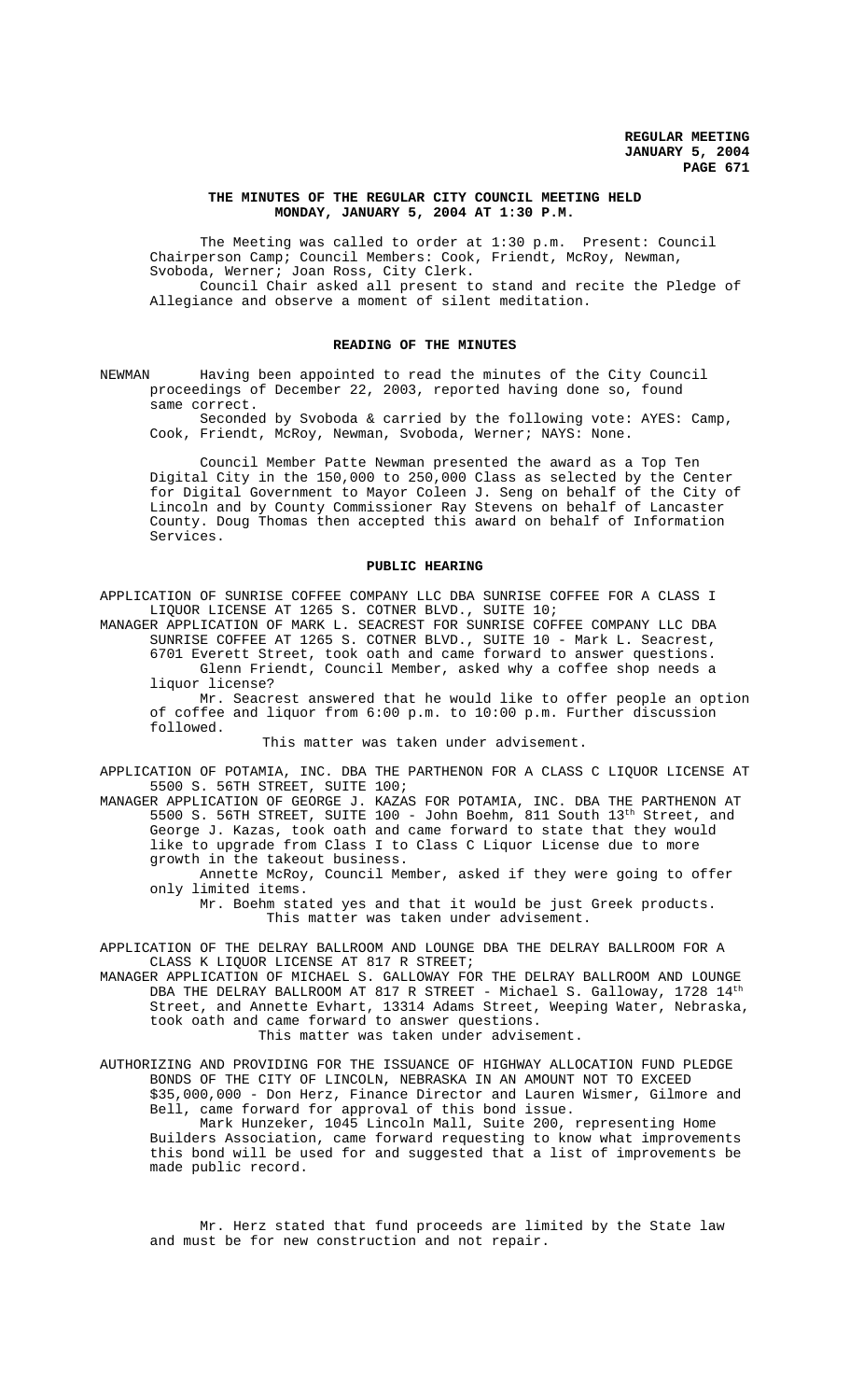**REGULAR MEETING JANUARY 5, 2004 PAGE 672**

> Allan Abbott, Director of Public Works, explained that they gave a list of what would be funded and what would not and identified these projects. Discussion followed. This matter was taken under advisement.

# **MISCELLANEOUS BUSINESS**

Hub Hall, 1731 North 67<sup>th</sup> Street, came forward to discuss how bond and impact fees make it difficult for the developer to build homes due to the added costs. Glenn Friendt, Council Member, asked what the price of the lots were in his development.

Mr. Hall stated that it ranged from \$32,000 to \$35,000. This matter was taken under advisement.

### **\*\* END OF PUBLIC HEARING \*\***

# **COUNCIL ACTION**

# **LIQUOR RESOLUTIONS**

APPLICATION OF SUNRISE COFFEE COMPANY LLC DBA SUNRISE COFFEE FOR A CLASS I LIQUOR LICENSE AT 1265 S. COTNER BLVD., SUITE 10 - CLERK read the following resolution, introduced by Glenn Friendt, who moved its adoption for denial:<br>A-82520 BE IT RESOLVED

BE IT RESOLVED by the City Council of the City of Lincoln, Nebraska:

That after hearing duly had as required by law, consideration of the facts of this application, the Nebraska Liquor Control Act, and the pertinent City ordinances, the City Council recommends that the application of Sunrise Coffee Company L.L.C. dba Sunrise Coffee for a Class "I" (spirits, wine, beer, on sale only) liquor license for the license period ending April 30, 2004, at 1265 S. Cotner Blvd., Suite 10, Lincoln, Nebraska, be refused for the following reasons:

1. The City Council has determined that the existing population of the City of Lincoln and the projected population growth of the City of Lincoln and within the area to be served are inadequate to support the proposed license.

2. The City Council has determined that the existing licenses are adequately serving the area.

3. The City Council has determined that issuance of the license would not be compatible with the nature of the neighborhood. 4. The applicant has not demonstrated the propriety of the

issuance of such license.<br>5. The issuance The issuance of the license will not be required by the

present or future public convenience and necessity. 6. The applicant has failed to obtain a special permit under applicable provisions of the City's zoning restrictions.

BE IT FURTHER RESOLVED that the City Clerk is directed to transmit a copy of this resolution to the Nebraska Liquor Control Commission. Introduced by Glenn Friendt

Seconded by Svoboda & carried by the following vote: AYES: Camp, Cook, Friendt, McRoy, Newman, Svoboda, Werner; NAYS: None.

MANAGER APPLICATION OF MARK L. SEACREST FOR SUNRISE COFFEE COMPANY LLC DBA SUNRISE COFFEE AT 1265 S. COTNER BLVD., SUITE 10 - CLERK read the following resolution, introduced by Jonathan Cook, who moved its

adoption for denial:<br>A-82521 BE IT RESOLVED BE IT RESOLVED by the City Council of the City of Lincoln, Nebraska:

That after hearing duly had as required by law, consideration of the facts of this application, the Nebraska Liquor Control Act, and the pertinent City ordinances, the City Council recommends that the application of Mark L. Seacrest as manager of Sunrise Coffee Company L.L.C. dba Sunrise Coffee located at 1265 S. Cotner Blvd., Suite 10, Lincoln, Nebraska, be denied. The City Clerk is directed to transmit a copy of this resolution to the Nebraska Liquor Control Commission. Introduced by Jonathan Cook

Seconded by Friendt & carried by the following vote: AYES: Camp,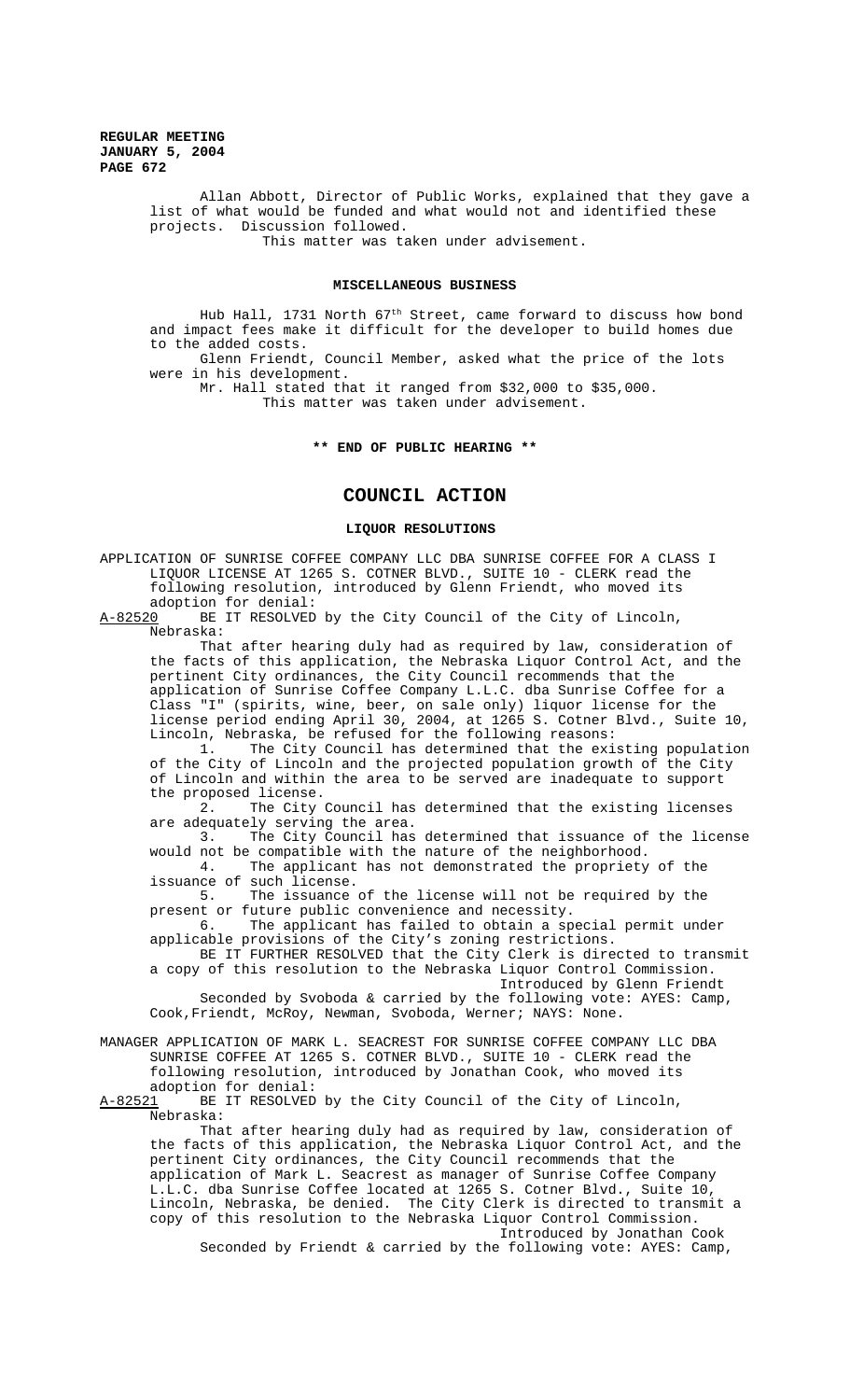Cook,Friendt, McRoy, Newman, Svoboda, Werner; NAYS: None.

APPLICATION OF POTAMIA, INC. DBA THE PARTHENON FOR A CLASS C LIQUOR LICENSE AT 5500 S. 56TH STREET, SUITE 100 - CLERK read the following resolution, introduced by Glenn Friendt, who moved its adoption for approval:

A-82522 BE IT RESOLVED by the City Council of the City of Lincoln, Nebraska:

That after hearing duly had as required by law, consideration of the facts of this application, the Nebraska Liquor Control Act, and the pertinent City ordinances, the City Council recommends that the application of Potamia, Inc. dba The Parthenon for a Class "C" (spirits, wine, beer, on and off sale) liquor license at 5500 S. 56th Street, Suite 100, Lincoln, Nebraska, for the license period ending October 31, 2004, be approved with the condition that the premise complies in every respect with all city and state regulations. The City Clerk is directed to transmit a copy of this resolution to the Nebraska Liquor Control Commission.

Introduced by Glenn Friendt Seconded by Svoboda & carried by the following vote: AYES: Camp, Cook, Friendt, McRoy, Newman, Svoboda, Werner; NAYS: None.

MANAGER APPLICATION OF GEORGE J. KAZAS FOR POTAMIA, INC. DBA THE PARTHENON AT 5500 S. 56TH STREET, SUITE 100 - CLERK read the following resolution, introduced by Glenn Friendt, who moved its adoption for approval:

 ${\tt A\text{-}82523}$  WHEREAS, Potamia, Inc. dba "The Parthenon" located at 5500 S. 56th Street, Suite 100, Lincoln, Nebraska has been approved for a Retail Class "C" liquor license, and now requests that George J. Kazas be named manager;

WHEREAS, George J. Kazas appears to be a fit and proper person to manage said business.

NOW, THEREFORE, BE IT RESOLVED by the City Council of the City of Lincoln, Nebraska:

That after hearing duly had as required by law, consideration of the facts of this application, the Nebraska Liquor Control Act, and the pertinent City ordinances, the City Council recommends that George J.<br>Kazas be approved as manager of this business for said licensee. The .<br>Kazas be approved as manager of this business for said licensee. City Clerk is directed to transmit a copy of this resolution to the Nebraska Liquor Control Commission.

Introduced by Glenn Friendt Seconded by Svoboda & carried by the following vote: AYES: Camp, Cook, Friendt, McRoy, Newman, Svoboda, Werner; NAYS: None.

APPLICATION OF THE DELRAY BALLROOM AND LOUNGE DBA THE DELRAY BALLROOM FOR A CLASS K LIQUOR LICENSE AT 817 R STREET - CLERK read the following resolution, introduced by Glenn Friendt, who moved its adoption for approval:<br>A-82524 BE

BE IT RESOLVED by the City Council of the City of Lincoln, Nebraska:

That after hearing duly had as required by law, consideration of the facts of this application, the Nebraska Liquor Control Act, and the pertinent City ordinances, the City Council recommends that the application of The DelRay Ballroom and Lounge dba The DelRay Ballroom for a Class "K" (wine, off sale) liquor license at 817 R Street, Lincoln, Nebraska, for the license period ending April 30, 2004, be approved with the condition that the premise complies in every respect with all city and state regulations. The City Clerk is directed to transmit a copy of this resolution to the Nebraska Liquor Control Commission.

Introduced by Glenn Friendt Seconded by Svoboda & carried by the following vote: AYES: Camp, Cook,Friendt, McRoy, Newman, Svoboda, Werner; NAYS: None.

MANAGER APPLICATION OF MICHAEL S. GALLOWAY FOR THE DELRAY BALLROOM AND LOUNGE DBA THE DELRAY BALLROOM AT 817 R STREET - CLERK read the following resolution, introduced by Glenn Friendt, who moved its adoption for approval:

A-82525 WHEREAS, The DelRay Ballroom and Lounge dba The DelRay Ballroom located at 817 R Street, Lincoln, Nebraska has been approved for a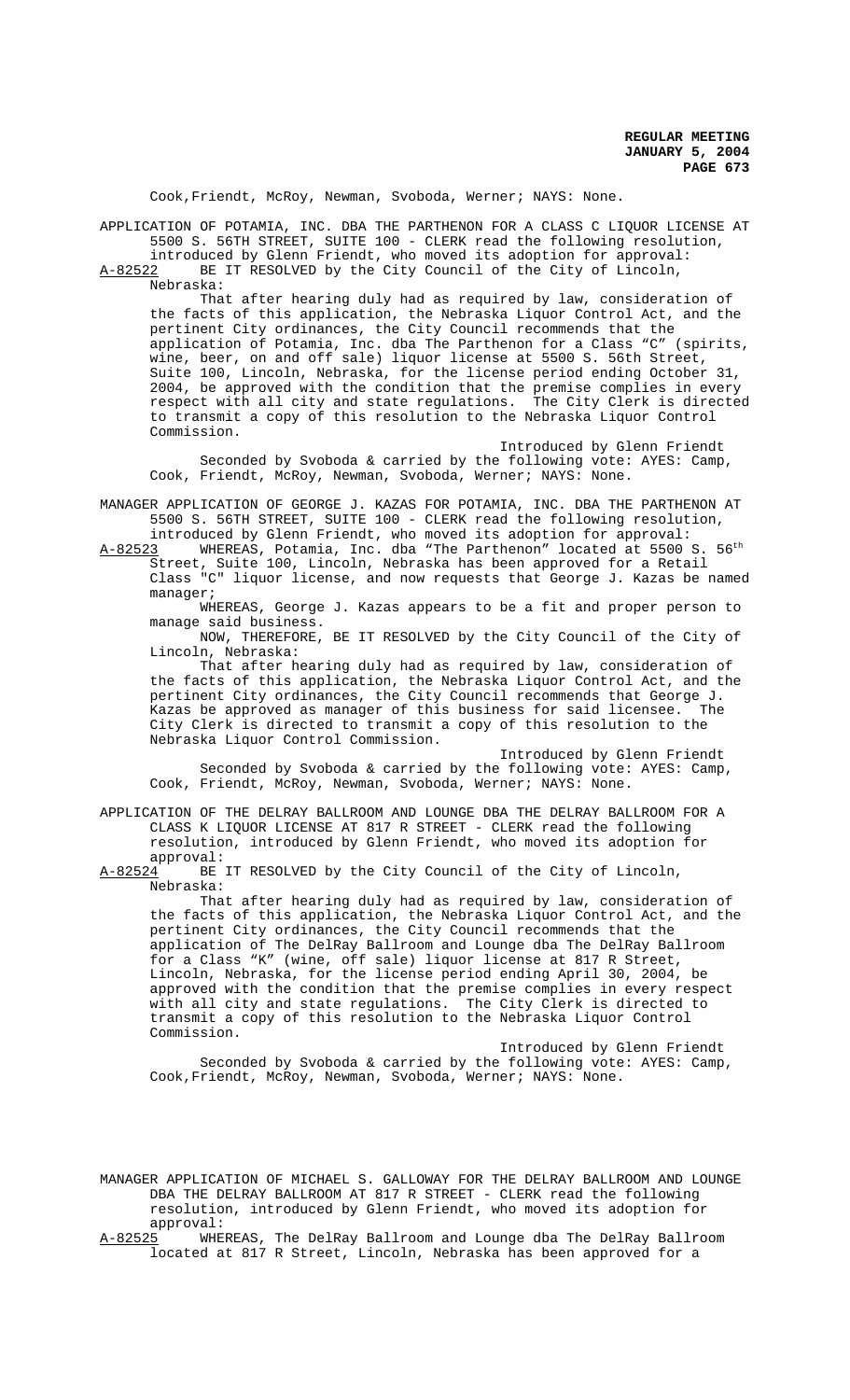**REGULAR MEETING JANUARY 5, 2004 PAGE 674**

> Retail Class "K" liquor license, and now requests that Michael S. Galloway be named manager;

WHEREAS, Michael S. Galloway appears to be a fit and proper person to manage said business.

NOW, THEREFORE, BE IT RESOLVED by the City Council of the City of Lincoln, Nebraska:

That after hearing duly had as required by law, consideration of the facts of this application, the Nebraska Liquor Control Act, and the pertinent City ordinances, the City Council recommends that Michael S.<br>Galloway be approved as manager of this business for said licensee. The Galloway be approved as manager of this business for said licensee. City Clerk is directed to transmit a copy of this resolution to the Nebraska Liquor Control Commission.

Introduced by Glenn Friendt Seconded by Svoboda & carried by the following vote: AYES: Camp, Cook, Friendt, McRoy, Newman, Svoboda, Werner; NAYS: None.

#### **ORDINANCES - 2ND READING**

AUTHORIZING AND PROVIDING FOR THE ISSUANCE OF HIGHWAY ALLOCATION FUND PLEDGE BONDS OF THE CITY OF LINCOLN, NEBRASKA IN AN AMOUNT NOT TO EXCEED \$35,000,000 - CLERK read an ordinance, introduced by Jonathan Cook, authorizing and providing for the issuance of highway allocation fund pledge bonds of the City of Lincoln, Nebraska in an amount not to exceed \$35,000,000, the second time.

### **RESOLUTIONS**

APPROVING AN AGREEMENT BETWEEN THE LINCOLN LANCASTER COUNTY HEALTH DEPARTMENT AND LINCOLN MEDICAL EDUCATION FOUNDATION TO PROVIDE MEDICAL CONSULTATION SERVICES AND DEPARTMENT CLINICAL MEDICAL SERVICE FOR A THREE-YEAR TERM - CLERK read the following resolution, introduced by Glenn Friendt, who moved its adoption:<br>A-82526 BE IT RESOLVE

BE IT RESOLVED by the City Council of the City of Lincoln, Nebraska:

That the Service Contract between the Lincoln-Lancaster County Health Department and Lincoln Medical Education Foundation for the purpose of providing medical consultation services and department clinical medical services, upon the terms and condition set out in said Agreement which is attached hereto marked as Attachment "A" and made a part hereof by reference, is hereby approved and the Mayor is authorized to execute said Interlocal Agreement on behalf of the City.

The City Clerk is directed to return one fully executed copy of said Interlocal Agreement to Earleen Ladd, Lancaster County Clerk's Office for filing with the County, one copy to Lincoln-Lancaster County Health Department, and one copy to Lincoln Medical Education Foundation, Suite 225, 4600 Valley Road, Lincoln, NE 68510.

Introduced by Glenn Friendt Seconded by Svoboda & carried by the following vote: AYES: Camp, Cook, Friendt, McRoy, Newman, Svoboda, Werner; NAYS: None.

- SETTING THE HEARING DATE OF MONDAY, JANUARY 12, 2004, AT 1:30 PM FOR APP. OF KABUKI JAPANESE RESTAURANT INC. DBA KABUKI JAPANESE RESTAURANT FOR A CLASS I LIQUOR LICENCE AT 5571 S. 48TH STREET, SUITE C - CLERK read the following resolution, introduced by Annette McRoy, who moved its adoption:
- A-82527 BE IT RESOLVED by the City Council, of the City of Lincoln, that a hearing date is hereby set for Mon., January 12, 2004, at 1:30 p.m. or as soon thereafter as possible in the City Council Chambers, County-City

Building, 555 S. 10<sup>th</sup> St., Lincoln, NE for the App. of Kabuki Japanese<br>Restaurant, Inc. dba Kabuki Japanese Restaurant for a Class "I" liguor Restaurant, Inc. dba Kabuki Japanese Restaurant for a Class "I" license at 5571 South 48th Street, Suite C.

If the Police Dept. is unable to complete the investigation by said time, a new hearing date will be set.

Introduced by Annette McRoy Seconded by Friendt & carried by the following vote: AYES: Camp, Cook, Friendt, McRoy, Newman, Svoboda, Werner; NAYS: None.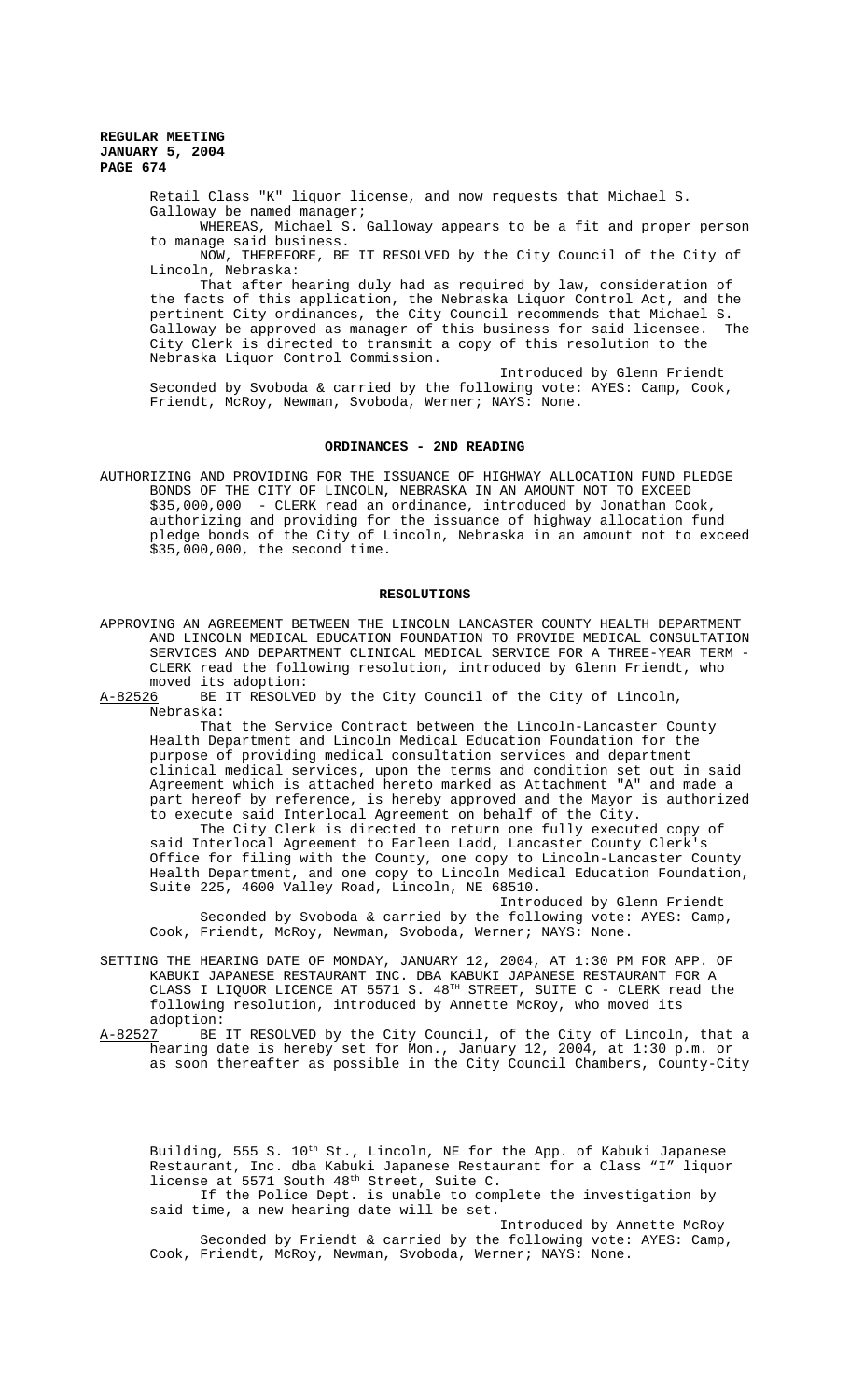**REGULAR MEETING JANUARY 5, 2004 PAGE 675**

SETTING THE HEARING DATE OF MONDAY, JANUARY 12, 2004, AT 1:30 PM FOR APP. FOR SHOGUN RK INC. DBA SHOGUN FOR A CLASS I LIQUOR LICENCE AT 5520 S. 56 $^{T}$ STREET - CLERK read the following resolution, introduced by Annette McRoy, who moved its adoption:

A-82528 BE IT RESOLVED by the City Council, of the City of Lincoln, that a hearing date is hereby set for Mon., January 12, 2004, at 1:30 p.m. or as soon thereafter as possible in the City Council Chambers, County-City Building, 555 S. 10<sup>th</sup> St., Lincoln, NE, for the App. of Shogun RK, Inc. dba Shogun for a Class "I" liquor license at 5520 South 56th Street. If the Police Dept. is unable to complete the investigation by said time, a new hearing date will be set.

Introduced by Annette McRoy Seconded by Friendt & carried by the following vote: AYES: Camp, Cook, Friendt, McRoy, Newman, Svoboda, Werner; NAYS: None.

#### **PETITIONS & COMMUNICATIONS**

THE FOLLOWING WERE REFERRED TO PLANNING DEPARTMENT:

Change of Zone 3432 - App.of Yasufuku USA Inc. from H-3 Highway Commercial District to I-2 Industrial Park District on property at NW 12<sup>th</sup> Street and W Bond Street.

Use Permit 33C - App. of Alodium LLC for approximately 155,000 square feet of office floor area, with request to waive the required parking, on property at Haverford Drive & L Street.

Change of Zone 3433 - App. of Alodium LLC from R-4 Residential District to O-3 Office Park District on property at Haverford Drive & L Street.

- Special Permit 2046 App. of Eiger Corporation for planned service commercial in the H-4 General Commercial District to allow approximately 73,200 square feet of commercial floor area, with request to waive sidewalks; to allow transfer of sewage between drainage basins; to allow a cul-desac grater than 1,000' in length; lot width to depth ratio; lot width; setbacks; and the requirement to submit a preliminary plat, on property generally located at S 84<sup>th</sup> Street and Highway 2.
- Special Permit 2047 App. of Harris-Fraley VFW 131 for the authority to sell alcoholic beverages for consumption on the premises, on property at 5721 Johanna Road.

#### **REPORTS OF CITY OFFICERS**

- CLERK'S LETTER AND MAYOR'S APPROVAL OF ORDINANCES AND RESOLUTIONS PASSED BY COUNCIL ON DECEMBER 22, 2003 - CLERK presented said report which was placed on file in the Office of the City Clerk.
- REPORT FROM CITY TREASURER TELECOMMUNICATION OCCUPATION TAX FOR THE MONTH OF NOVEMBER, 2003: D & D, ZONE TELECOM, WORLDXCHANGE, GLOBALCOM, ATT WIRELESS, TELECORP, AFFINITY NETWORK, ALLTEL COMMUNICATIONS OF NE, ALLTEL NE, ALLTEL SYSTEMS OF THE MIDWEST, NEXTEL, LDMI, LIGHTYEAR, TRI-M, GTC TELECOM, NOS, NOSVA LIMITED, COMDATA, EXCEL, VARTEC, TELCO, GUARANTEED PHONE SERVICE, MCI WORLDCOM NETWORK SERVICE INC., SPRINT COMMUNICATION COMPANY, NEXTEL WEST CORP, SPRINT SPECTRUM - CLERK presented said report which was placed on file in the Office of the City Clerk.
- REPORT FROM CITY TREASURER OF FRANCHISE TAX FOR THE MONTH OF NOVEMBER, 2003 FROM AQUILA - CLERK presented said report which was placed on file in the Office of the City Clerk.

APPROVING THE DISTRIBUTION OF FUNDS REPRESENTING INTEREST EARNING ON SHORT-TERM INVESTMENTS OF IDLE FUNDS DURING THE MONTH ENDED NOVEMBER 30, 2003 - CLERK read the following resolution, introduced by Annette McRoy, who moved its adoption:<br>A-82529 BE IT RESOLVE

BE IT RESOLVED by the City Council of the City of Lincoln, Nebraska: That during the month ended November 30, 2003, \$239,124.20 was earned from the investments of "IDLE FUNDS". The same is hereby distributed to the various funds on a pro-rata basis using the balance of each fund and allocating a portion of the interest on the ratio that such balance bears to the total of all fund balances.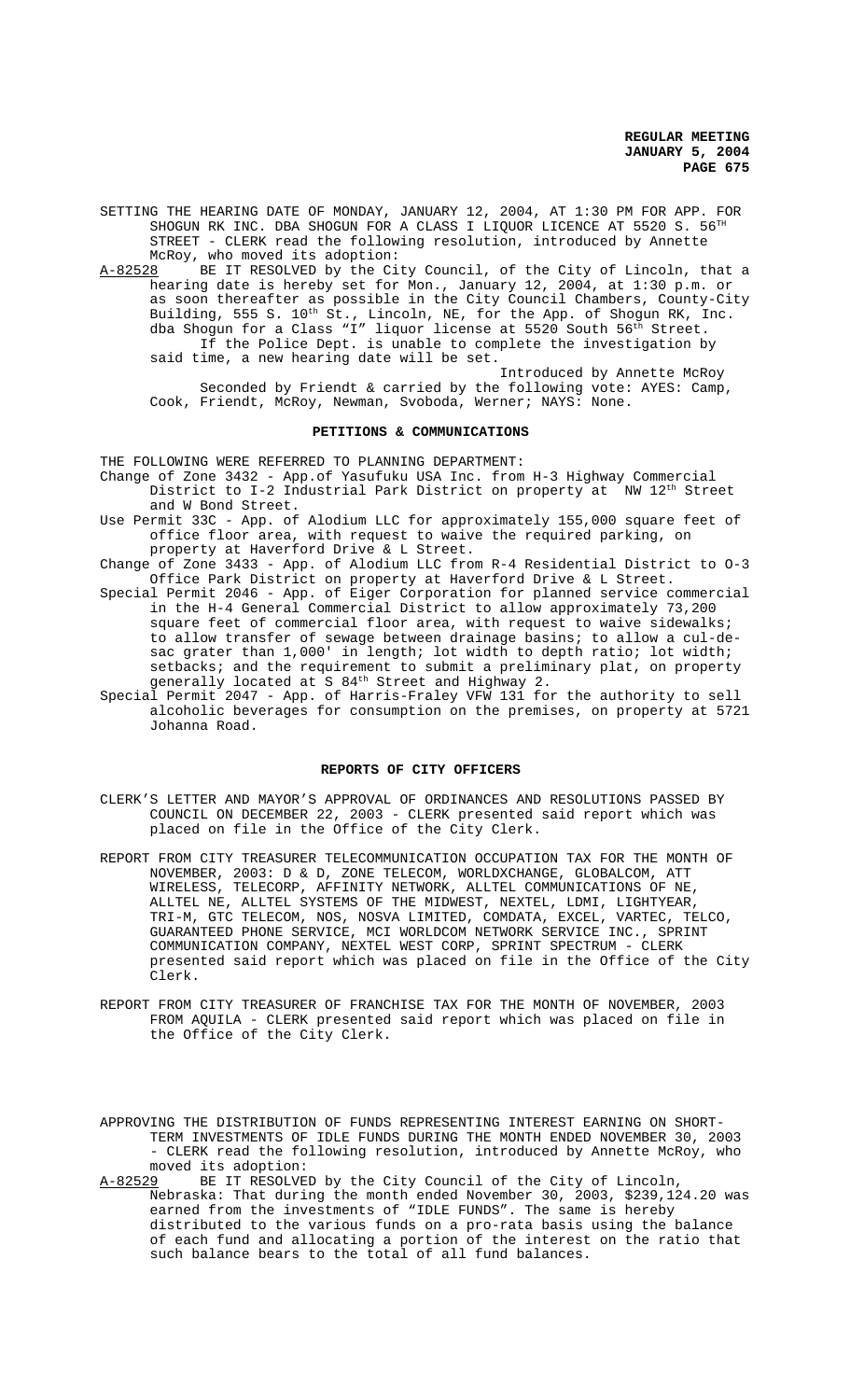Introduced by Annette McRoy Seconded by Friendt & carried by the following vote: AYES: Camp, Cook, Friendt, McRoy, Newman, Svoboda, Werner; NAYS: None.

### ORDINANCES - 1<sup>ST</sup> READING

- APPROVING A TRANSFER OF APPROPRIATIONS WITHIN THE PARKS AND RECREATION CAPITAL IMPROVEMENT PROGRAM ATHLETIC FUNDS IN THE AMOUNT OF \$75,000 FROM BUSINESS UNIT 409374.6138 UNI BALLFIELD LIGHTING TO BUSINESS UNIT 409312.6138 BALLFIELD RENOVATION TO PURCHASE AGRA LIME FOR IMPROVED DRAINAGE TO FIELDS AT ELK, HOLMES, DENSMORE AND MAHONEY PARKS - CLERK read an ordinance, introduced by Annette McRoy, approving the transfer of unspent and unencumbered appropriations and between certain capital improvement projects within the Parks and Recreation Department, the first time.
- CHANGE OF ZONE 3424 APPLICATION OF EVERETT NEIGHBORHOOD ASSOCIATION FOR A CHANGE OF ZONE FROM R-4 RESIDENTIAL, R-5 RESIDENTIAL, R-6 RESIDENTIAL AND B-3 COMMERCIAL TO R-2 RESIDENTIAL, ON PROPERTY GENERALLY LOCATED BETWEEN 9TH AND 13TH STREETS, FROM WASHINGTON TO SOUTH STREETS - CLERK read an ordinance, introduced by Annette McRoy, amending the Lincoln Zoning District Maps attached to and made a part of Title 27 of the Lincoln Municipal Code, as provided by Section 27.05.020 of the Lincoln Municipal Code, by changing the boundaries of the districts established and shown thereon, the first time.
- NAMING THE STUB STREETS ON O STREET NEAR 63RD STREET AS NORTH 63RD STREET AND SOUTH 63RD STREET AND NAMING THE STUB STREETS ON O STREET NEAR 68TH STREET AS NORTH 68TH STREET AND SOUTH 68TH STREET - CLERK read an ordinance, introduced by Annette McRoy, to name the stub streets on O Street near  $63^{rd}$  Street and  $68^{th}$  Street as North  $63^{rd}$  Street, and South 68th Street, as recommended by the Street Name Committee, the first time.
- AMENDING SECTION 14.80.110 OF THE LINCOLN MUNICIPAL CODE RELATING TO SNOW AND ICE REMOVAL TO PROVIDE THAT THE SIDEWALK INSPECTOR SHALL PLACE A WRITTEN NOTICE ON THE FRONT DOOR OR OTHER CONSPICUOUS PLACE ON THE PROPERTY ORDERING THE SIDEWALKS ALONG THE SAME OR ANY PORTION THEREOF TO BE CLEARED IMMEDIATELY AND PROVIDING A DEADLINE TO COMPLETE THE SAME OF NOT LESS THAN TWELVE HOURS AFTER POSTING THE SAME - CLERK read an ordinance, introduced by Annette McRoy, amending Section 14.80.110 of the Lincoln Municipal Code relating to snow and ice removal to provide that the Sidewalk Inspector shall place a written notice on the front door or other conspicuous place on the property ordering the sidewalks along the same or any port5ion thereof to be cleared immediately and providing a deadline to complete the same of not less than twelve hours after posting the same; and repealing Section 14.80.110 of the Lincoln Municipal Code as hitherto existing, the first time.
- APPROVING A FIVE YEAR/5,000 HOUR LEASE-PURCHASE AGREEMENT BETWEEN THE CITY AND DEERE CREDIT INC. FOR A 90 HORSE POWER CLASS BACKHOE LOADER FOR USE BY THE PUBLIC WORKS AND UTILITIES WATER DIVISION IN CONSTRUCTION AND MAINTENANCE PROJECTS - CLERK read an ordinance, introduced by Annette McRoy, accepting and approving a five-year/5,000 hour lease agreement between the City of Lincoln, Nebraska and Deere Credit, Inc. for a 90 horse power class backhoe loader for use by the Public Works & Utilities Water Division, the first time.
- APPROVING A FIVE YEAR/5,000 HOUR LEASE-PURCHASE AGREEMENT BETWEEN THE CITY AND DEERE CREDIT INC. FOR AN ARTICULATED FRAME FOUR-WHEEL DRIVE MOTOR GRADER FOR USE BY THE PARKS AND RECREATION DEPARTMENT IN CONSTRUCTION AND MAINTENANCE PROJECTS - CLERK read an ordinance, introduced by Annette McRoy, accepting and approving a five-year/5,000 hour lease agreement between the city of Lincoln, Nebraska and Deere Credit, Inc. for a Four-Wheel Drive Articulated Frame Motor Grader for use by the Public Works & Utilities Water Division, the first time.

**ORDINANCES - 3RD READING**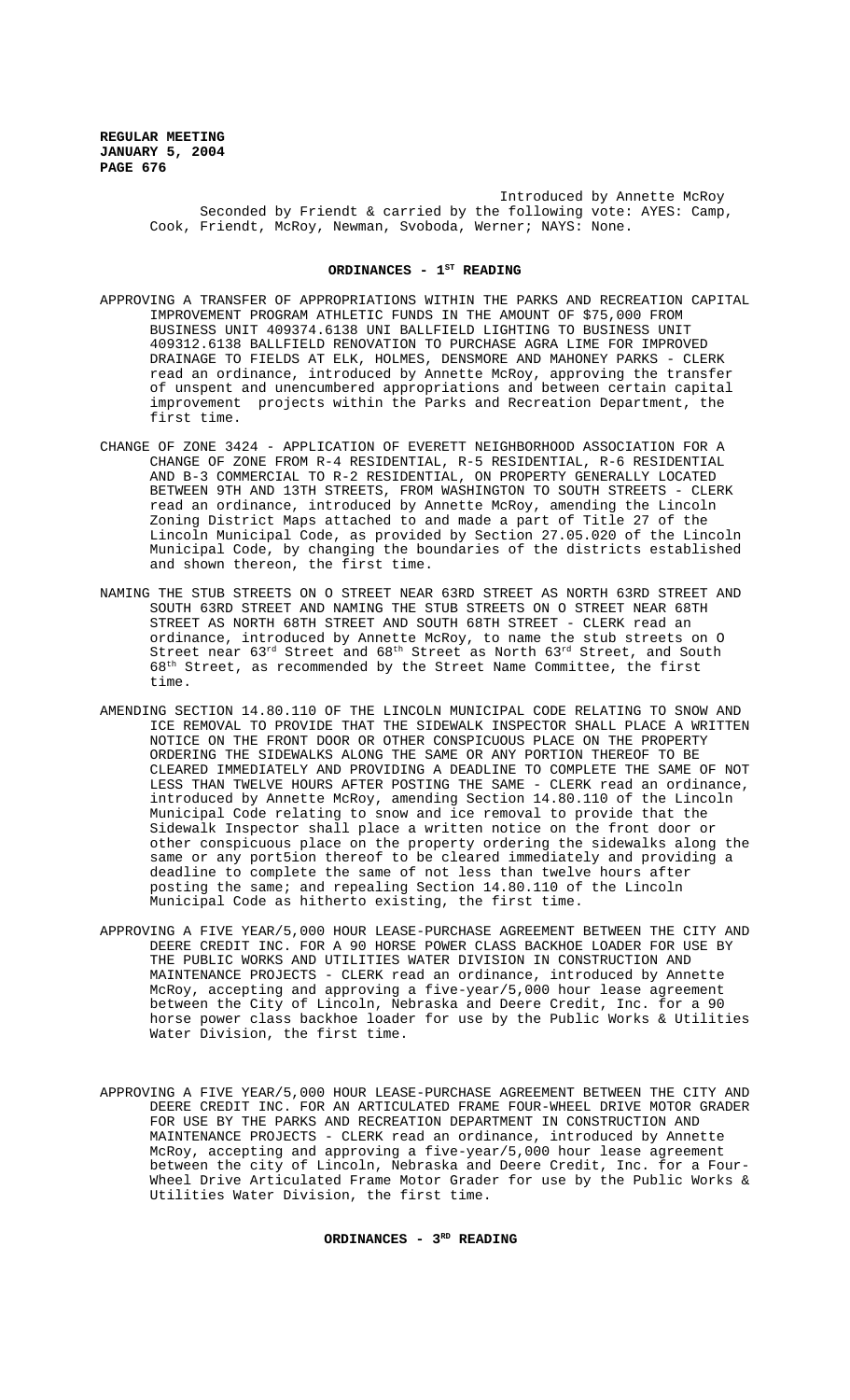**REGULAR MEETING JANUARY 5, 2004 PAGE 677**

DECLARING APPROXIMATELY 5 ACRES OF PROPERTY GENERALLY LOCATED ADJACENT TO THE HIGHLANDS GOLF COURSE AT N.W. 12TH STREET, NORTH OF W. HIGHLANDS BOULEVARD, AS SURPLUS (In connection w/03-182) - CLERK read an ordinance, introduced by Terry Werner, declaring approximately five acres of City -owned property generally located adjacent to the Highlands Golf Course at NW  $12^{\rm th}$  Street, north of W. Highlands Boulevard as surplus and authorizing the sale thereof, the third time.<br>WERNER Moved to pass the ordinance as read. Moved to pass the ordinance as read.

Seconded by Svoboda & carried by the following vote: AYES: Camp, Cook, Friendt, McRoy, Newman, Svoboda, Werner; NAYS: None. The ordinance, being numbered **#18286**, is recorded in Ordinance Book #25.

CHANGE OF ZONE 3425 - APPLICATION OF THE DIRECTOR OF PARKS AND RECREATION FOR A CHANGE OF ZONE FROM P PUBLIC USE TO O-3 OFFICE PARK, ON PROPERTY GENERALLY LOCATED ADJACENT TO THE HIGHLANDS GOLF COURSE AT N.W. 12TH STREET, NORTH OF W. HIGHLANDS BOULEVARD (In connection 2/03-181)- CLERK read and ordinance, introduced by Terry Werner, amending the Lincoln Zoning District Maps attached to and made a part of Title 27 of the Lincoln Municipal Code, as provided by Section 27.05.020 of the Lincoln Municipal Code, by changing the boundaries of the districts established and shown thereon, the third time.

WERNER Moved to pass the ordinance as read.

Seconded by Svoboda & carried by the following vote: AYES: Camp, Cook, Friendt, McRoy, Newman, Svoboda, Werner; NAYS: None. The ordinance, being numbered **#18287**, is recorded in Ordinance Book #25.

CHANGE OF ZONE 3427 - AMENDING SECTION 27.69.090 OF THE LINCOLN MUNICIPAL CODE TO ALLOW COMMUNITY PLAYHOUSES AS AN ADDITIONAL USE PERMITTED FOR THE SAME SIGN PACKAGE AS SCHOOLS AND CHURCHES - CLERK read an ordinance, introduced by Terry Werner, amending Section 27.69.090 of the Lincoln Municipal Code to allow community playhouses as an additional use permitted for the same sign package as schools and churches; and repealing Section 27.69.090 of the Lincoln Municipal Code as hitherto existing, the third time.<br>WERNER Moved to pass the o

Moved to pass the ordinance as read. Seconded by Svoboda & carried by the following vote: AYES: Camp,

Cook, Friendt, McRoy, Newman, Svoboda, Werner; NAYS: None. The ordinance, being numbered **#18288**, is recorded in Ordinance Book #25.

CHANGE OF ZONE 3426 - APPLICATION OF LAMBERT INVESTMENTS #2 FOR A CHANGE OF ZONE FROM H-1 INTERSTATE COMMERCIAL DISTRICT TO H-3 HIGHWAY COMMERCIAL DISTRICT ON PROPERTY GENERALLY LOCATED AT N.W. 12TH AND W. BOND STREETS - CLERK read an ordinance, introduced Terry Werner, amending the Lincoln Zoning District Maps attached to and made a part of Title 27 of the Lincoln Municipal Code, as provided by Section 27.05.020 of the Lincoln Municipal Code, by changing the boundaries of the districts established and shown thereon, the third time.

WERNER Moved to pass the ordinance as read. Seconded by Svoboda & carried by the following vote: AYES: Camp, Cook, Friendt, McRoy, Newman, Svoboda, Werner; NAYS: None. The ordinance, being numbered **#18289**, is recorded in Ordinance Book #25.

# **MISCELLANEOUS BUSINESS**

#### **PENDING -**

SVOBODA Moved to extend the Pending List to January 12, 2004. Seconded by Friendt & carried by the following vote: AYES: Camp, Cook, Friendt, McRoy, Newman, Svoboda, Werner; NAYS: None.

# **UPCOMING RESOLUTIONS -**

SVOBODA Moved to approve the resolutions to have Public Hearing on January 12, 2004.